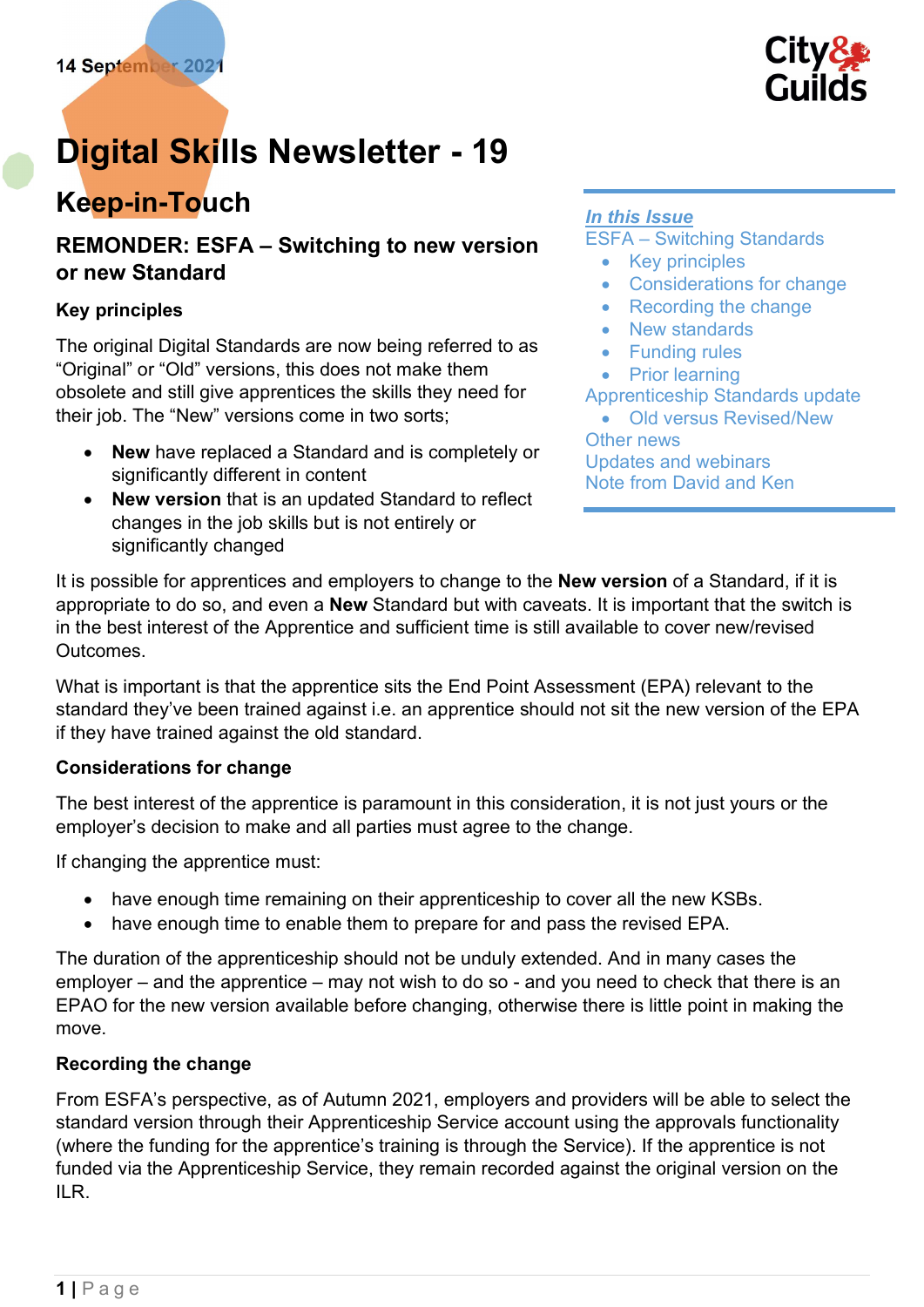City & Guilds will need you to unregister from one Standard number to the new Standard number and we may still charge the £40 registration fee.



The employer must update both the apprenticeship agreement, that will cover duration and what they will be doing as part of the programme, as well as the commitment statement to reflect the move to the new version.

It is imperative that providers ensure that the EPAO knows exactly what the apprentices are entered for in respect of the assessment and certification, as this will impact on what will be checked for your apprentices to get through Gateway.

#### New standards

These are Standards that either replace a previous product – Information Communication Technician for Infrastructure Technician and Unified Communications Technician - or have been significantly changed both in content and assessment – Cyber Security Technologist now has 3 pathways and has a major overhaul, with more sophisticated EPA.

You will need to follow the rules around recognition of prior learning and need to plan training that must result in a minimum apprenticeship of 12 months remaining, including 20% off the job. Funding must be reduced to reflect this.

Basically, the apprentice is on a new Standard and so they are – to a certain extent – back at day zero but with Prior Learning.

## Funding rules

Things have changed and you do need to make sure you have the latest information published by ESFA, as the rules have been updated to cover circumstances where an apprentice changes to a new version – these should be consulted before changing versions.

You should also note that where an apprentice changes to a new version of a standard, the funding remains the same, irrespective of any changes to the funding band – and this includes whether the new funding is higher than the Standard being moved from.

Apprenticeship Funding Rules 2021/2022 are now available at:

#### [Apprenticeship funding rules - GOV.UK \(www.gov.uk\)](https://www.gov.uk/guidance/apprenticeship-funding-rules)

A clarification version was of the rules was published on 2 July and following feedback to ESFA this has now been turned into Version 1 for 2021/2022.

## Prior learning in apprenticeships

ESFA have published new guidance for providers and employers on prior learning expectations in apprenticeships, including more information about how to conduct the initial assessment and assess prior learning and experience in accordance with the policy intent and the apprenticeship funding rules.

We will include information in the Autumn Provider Funding and Policy Update webinar, planned for October.

[Apprenticeships: recognition of prior learning – GOV.UK \(www.gov.uk\)](https://www.gov.uk/government/publications/apprenticeships-recognition-of-prior-learning)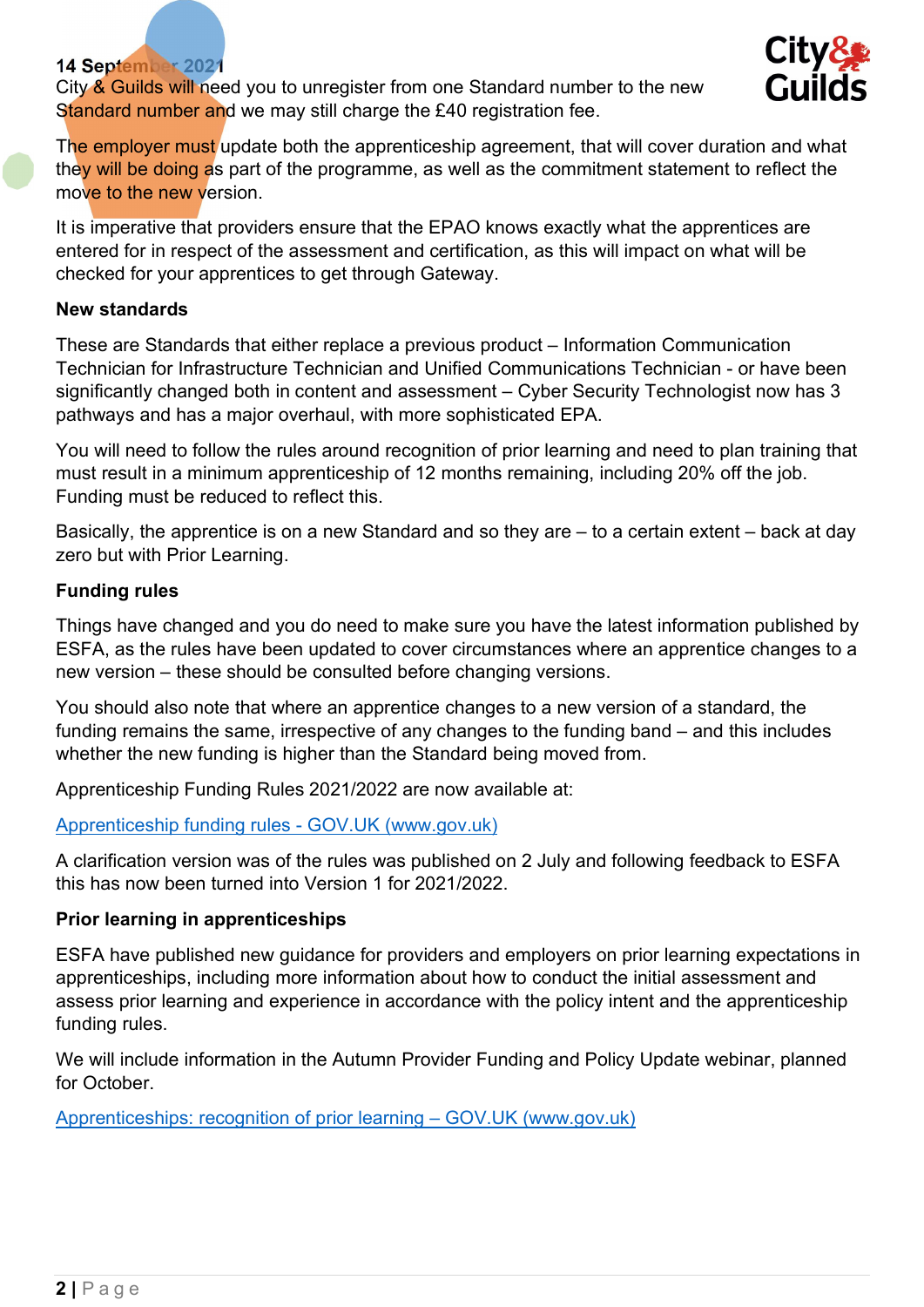## Digital and IT Apprenticeship Standards Update



## Apprenticeship versions with City & Guilds

| <b>Old/Original Standard</b>                                                                                                     | <b>Revised or New Standard</b>                                                                             |
|----------------------------------------------------------------------------------------------------------------------------------|------------------------------------------------------------------------------------------------------------|
| <b>Infrastructure Technician v1</b><br>ST0125/AP02 (9648-73/75)<br>Unified Communications Technician v1<br>ST0130/AP01 (9790-71) | <b>Information Communication Technician</b><br>ST0973/AP01 (9602-12/9602-13/960214)<br><b>New Standard</b> |
| Software Developer v1<br>ST0116/AP04 (9648-71)                                                                                   | <b>Software Developer</b><br>ST0116/AP05 (9600-12)<br><b>New Version</b>                                   |
| <b>Network Engineer</b><br>ST0127/AP03(9648-77/77)                                                                               | <b>Network Engineer</b><br>ST0127/AP04 (9601-12)<br><b>New Version</b>                                     |
| <b>Cyber Security Technologist v1</b><br>ST0124/AP02 (9660-12/13)                                                                | <b>Cyber Security Technologist</b><br>ST1021/AP01 (to be developed)<br><b>New Standard</b>                 |
| <b>Digital Marketer</b><br>ST0122/AP02 (9648-74)                                                                                 |                                                                                                            |
| <b>IT Technical Salesperson</b><br>ST0115/AP02 (9705-12)                                                                         |                                                                                                            |
| <b>Digital Support Technician</b><br>ST0120/AP01 (9700-12)                                                                       |                                                                                                            |
| $\mathbf{A}$ and $\mathbf{A}$ and $\mathbf{A}$ and $\mathbf{A}$<br>$\mathbf{u}$ $\mathbf{u}$ $\mathbf{v}$                        | Data Analyst<br>ST0118/AP03 (9770-12)<br><b>New Version</b><br>$\cdots$                                    |

City & Guilds will keep the "Old" products open on our systems for at least 18 months or until registrations/EPA bookings cease.

## Apprenticeship support

#### Exemplars

EPA Pro now has materials published for the 3 Revised and 1 New Standard;

- Single document for the Employer explaining the EPA elements and guidance on how they can support the apprentice
- Separate documents for the Project, Project Q&A, Portfolio and Professional Discussion for You and the Apprentice

#### 5 minute webinar series 2021

Seven (7) new pre-recorded webinars are now available on our Digital and IT Updates and webinars page covering;

- On-programme, Gateway and the elements of EPA plus a Learner Journey
- http://bit.ly/CGDigitalUpdate

#### Teach meets for the new EPA

Short live webinars covering the new EPA assessment methods:

- Project and the Project Q&A including presentation advice
- Portfolio and Professional Discussion

Help building your curriculum for the Revised and New Standards, our opportunity to ask questions and explore what is required to develop programmes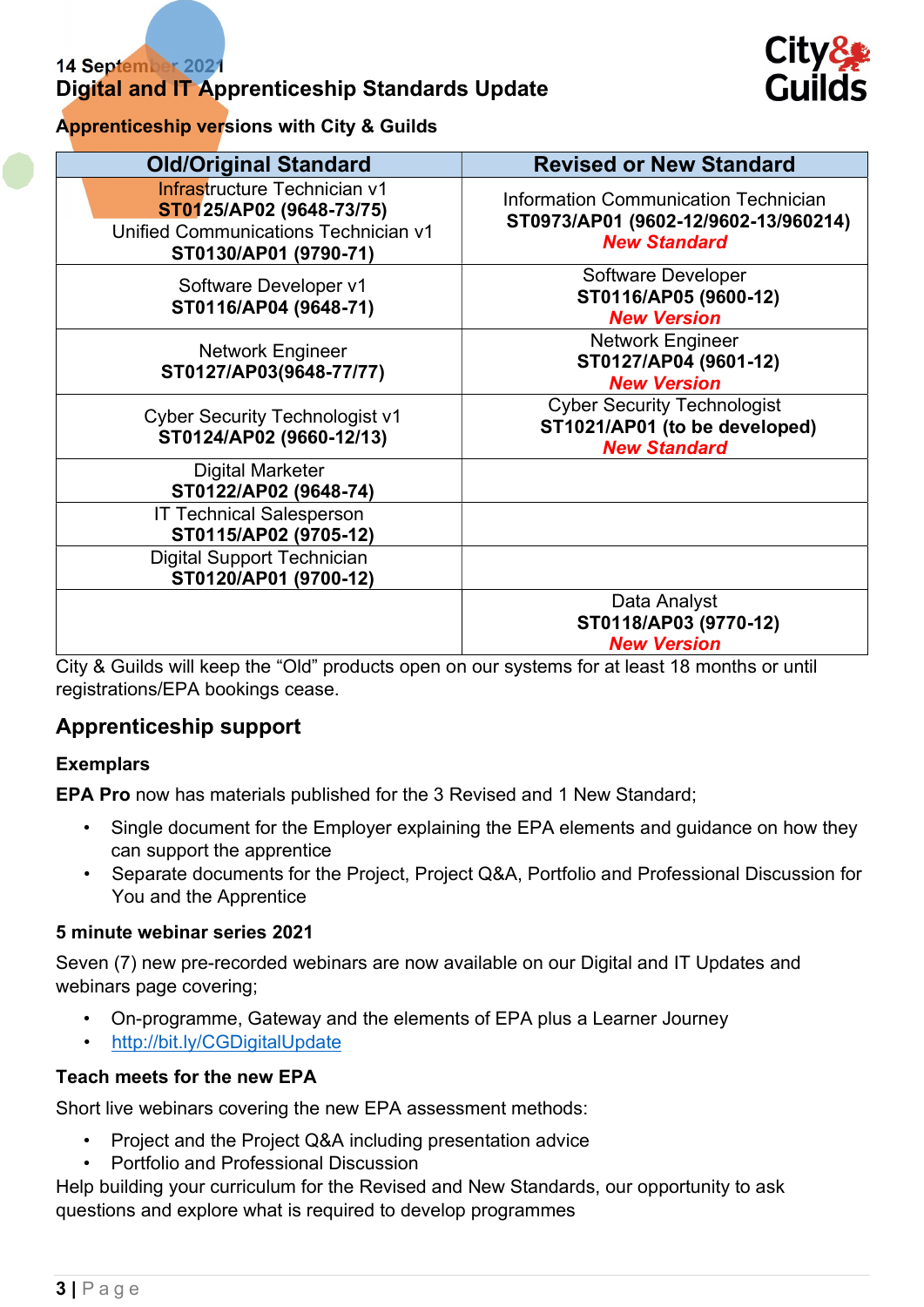## Apprentice Connect from City & Guilds Foundation



Apprentice Connect is an initiative developed by City & Guilds apprentices who wanted to improve the information, advice and guidance offered to young people on apprenticeships.

To educate and inspire as many young people as we can, we created this online learning module. It's a short but practical overview of what's involved in an apprenticeship and the key things to consider.

## What you'll learn

We've split the module into four bite sized topics. Click each below to find out more

#### https://cityandguildsfoundation.org/apprentice-connect-apprenticeship-information/#how-it-works

## Apprentices to University

We have been asked on a number of occasions the following questions:

#### "Do the Standards have UCAS points?

## "Will Universities accept apprentices on to degree programmes?"

In answer to the first, No. The Standards have not been designed as a steeping stone into university, they are an employee learning their trade. Of course, they could progress to a Degree Apprenticeship and continue as an employee if the their employer can or wishes to accommodate this.

The second question is not so easy to answer, Yes it is possible for an apprentice to go on to a standard degree programme, **BUT** it is not as straightforward as getting there from A Levels or similar.

One of the key issues is that even a single Standard will have apprentices working in totally different ways and developing differently due to the demands of their employer – no consistency as with A Levels or T-Levels. Some may do Vendor qualifications, some may do all their qualifications with an EPAO with Infrastructure Technician.

Remember Universities have to cope with sifting a very wide range of applicants with different certifications from across the UK – A Levels, BTECs, Nationals, Higher Nationals, Baccalaureates – and then throw into the mix students from overseas. They need a clear indication of the apprentices capability.

What you need to know and can do

- Make sure the learner has had the right advice if their aim is university, should the be on an apprenticeship
- You, the apprentice, employer or their parents will need to contact the university (ies) they may be interested in
- Look at Degree Apprenticeships rather than straight degrees will the employer fund it?

There are some employers who like the idea of their apprentices continuing their education using the apprenticeship model – working and learning - Airbus for example have worked with an HEI to create their own Degree Apprenticeship programme.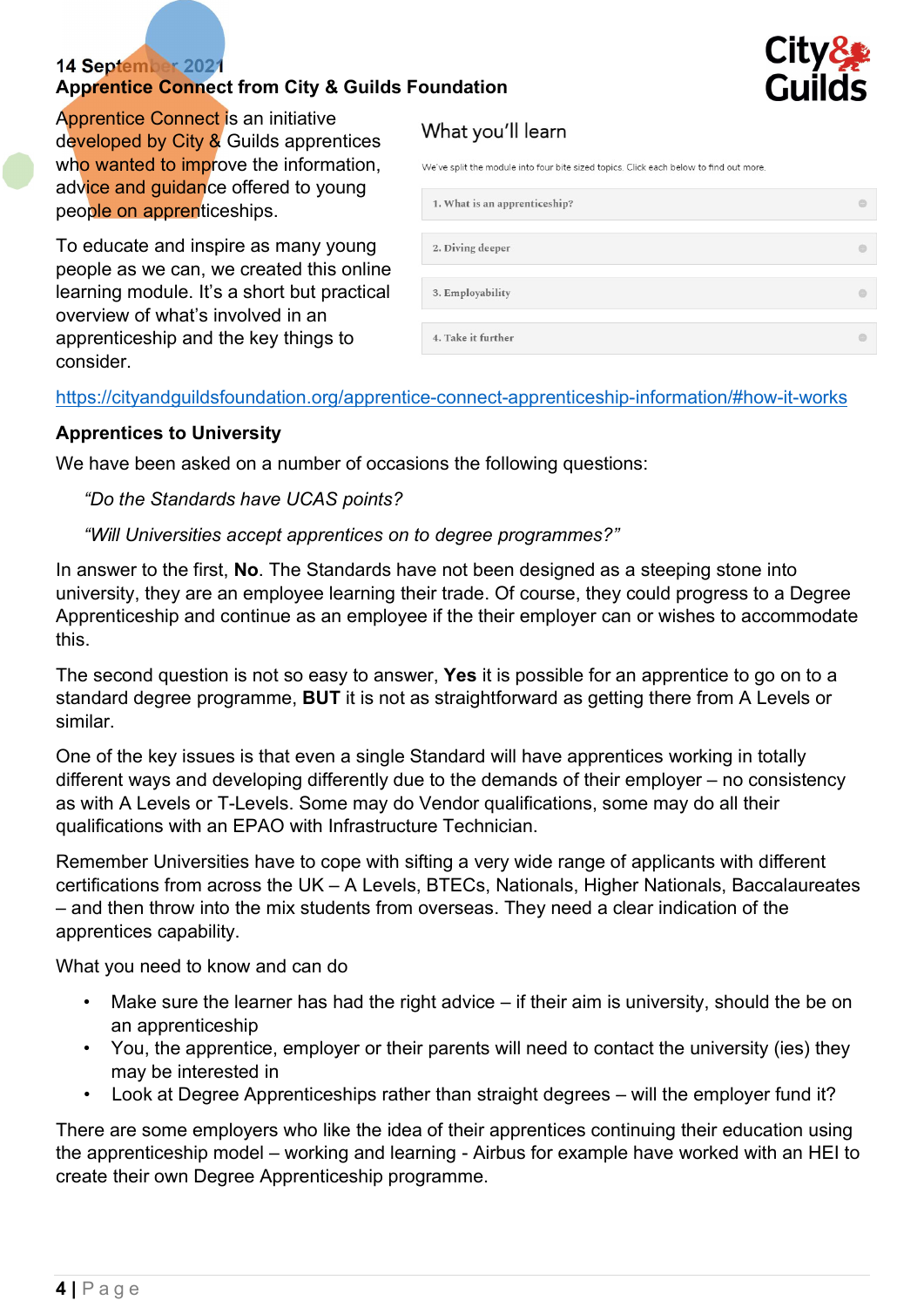## 14 September 2021 Other news



## Apprenticeship COVID Flexibilities to be Kept

IfATE has announced that certain flexibilities introduced to assist with delivery during the pandemic, will be retained permanently. Some temporary discretions, which only apply to specific apprenticeships, will be switched off on 31 December 2021. The seven flexibilities that will be kept permanently are:

- remote delivery of assessment (including invigilation) check out the latest services from City & Guilds now with remote proctoring
- assessment gateway sign-off being done remotely electronic signatures, etc.
- pauses being allowed between elements of end point assessment
- assessment element delivery being in any order
- simulated environments being used instead of observation in workplaces
- assessments taking place outside of usual venues
- assessment exams being online instead of on paper

One of the key adaptations for Digital EPA has been the dispensation to allow the Synoptic Project to be done at home. This is one of the items that has a closure date of 31 December 2021.

#### Greater London Assembly free courses

The GLA/Mayor of London is providing £5m to deliver the Mayor's Academies Programme (MAP)

• £3m will support new Academy Hubs and will bring skills providers, employers and other partners together to help tackle skills gaps.

£6m of London's Adult Education Budget (AEB) has been made available to providers working within an Academy Hub to provide bespoke support that will help these newly skilled people into work.

- Jobs available include employment in the hospitality, digital, health and the green economy.
- This may be an opportunity to promote our 'Ready For' programmes. Full information below.

[Mayor offers unemployed Londoners free training to secure jobs | London City Hall](https://www.london.gov.uk/press-releases/mayoral/mayor-offers-unemployed-londoners-free-training)

[Mayor's Academies Programme | London City Hall](https://www.london.gov.uk/what-we-do/skills-and-employment-1/mayors-academies-programme)

#### Afghan Relocation Assistance Programme (ARAP)

ESFA have confirmed to providers that individuals covered by the Afghan Relocation and Assistance Policy (ARAP), are exempt from the 3-year ordinary residency rule in the UK.

As long as they reside in England and the course takes place in England, they will be immediately eligible for further education 19+ funding.

There are approx. 20,000 Afghan refugees entering UK and many will want access for themselves and family members to learn and and/or improve their English. Contact us to discuss ESOL/English language needs with, if you may be supporting refugees.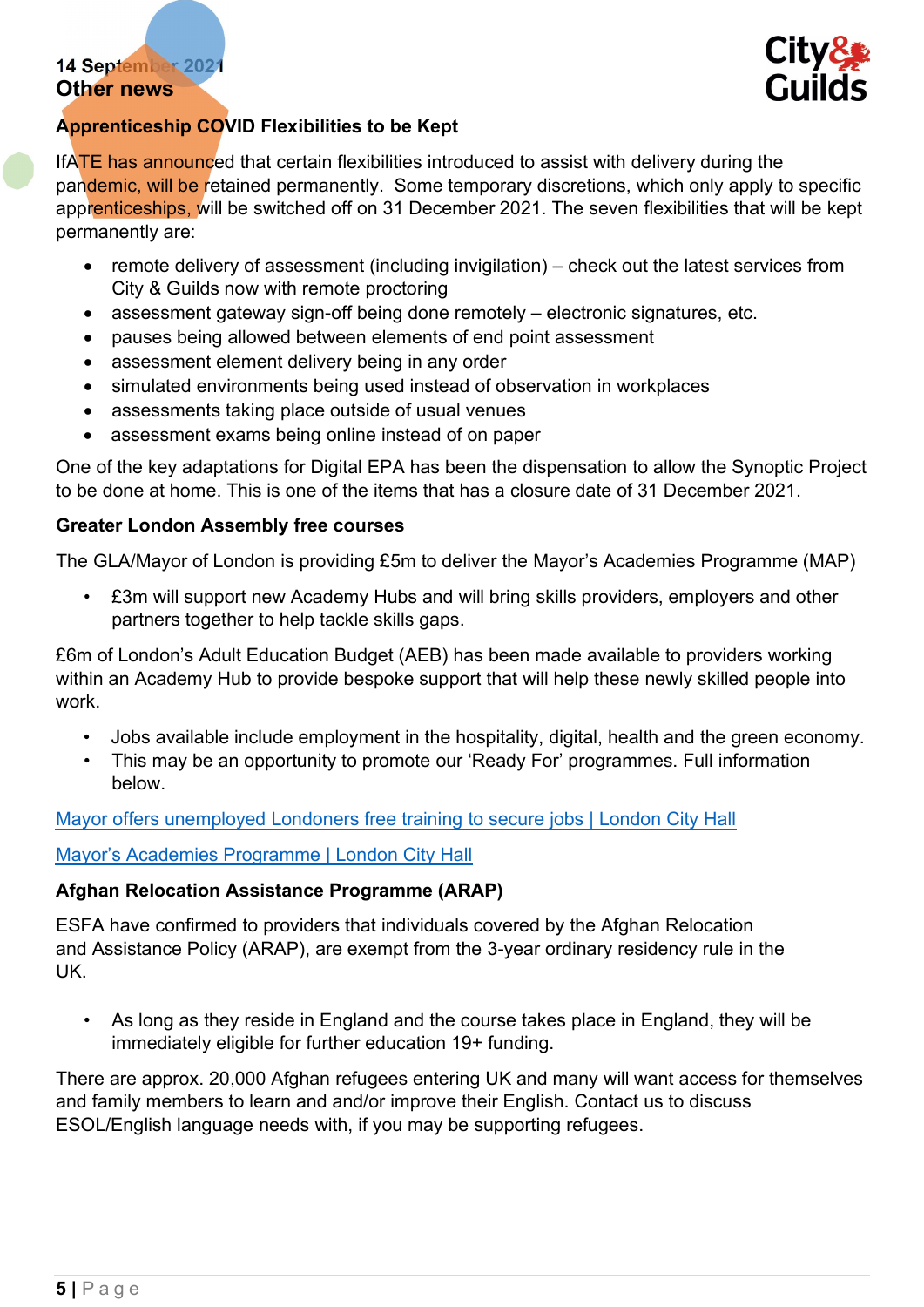## 14 September 2021 Internet connectivity support fund



DfE have announced new support funding for disadvantaged learners to provide mobile dongles or broadband routers between September and December 2021. This is for Colleges only.

- Colleges will be able to claim back up to £75 per learner to help disadvantaged students absent due to Covid get online in the new academic year under a new "connectivity support grant" scheme.
- Colleges will have to pay up front, as claiming back the funding cannot occur till Jan 2022

[Get help with technology programme: conditions of internet access support grants - GOV.UK](https://www.gov.uk/government/publications/get-help-with-technology-conditions-of-connectivity-support-grants/get-help-with-technology-programme-conditions-of-internet-access-support-grants)  (www.gov.uk)

## Adult Education Budget winning providers

ESFA have published the list of providers that won national AEB contracts in the commercial procurement process earlier this year.

• sub-contracting is likely to be a prominent facet of the new landscape, please contact us if you have been successful so we can link with your sub-contracting providers as well.

[Adult Education Budget Procurement Contracts for Services 2021/22 – Contracts Finder](https://www.contractsfinder.service.gov.uk/notice/0899e036-ebd4-4d31-98b9-3df9fd62813c?origin=SearchResults&p=1.&_ga=2.130916623.1420463410.1630506456-455357625.1611568767)

#### Price rise – change in Registration Fee

City & Guilds has looked to maintain our overall EPA pricing since we started, but as you will be aware costs have risen and some adjustment is unfortunately required. Our aim is to remain competitive, and the price rise for the Digital and IT sector only affects registration that has risen by £15, our final EPA payment will remain the same.

How might this affect you, here is an example.

| <b>Flagged to</b><br>increase? | <b>Learner</b><br>registered? | <b>Cost impact</b>                       | <b>Example</b>                                                                                           |
|--------------------------------|-------------------------------|------------------------------------------|----------------------------------------------------------------------------------------------------------|
| $\boldsymbol{\mathsf{x}}$      |                               | <b>None</b>                              | Infrastructure Technician total £1,000<br>• Remains at this total price                                  |
| $\boldsymbol{\mathsf{x}}$      | $\overline{\mathbf{x}}$       | <b>Registration increase</b><br>of $£15$ | Infrastructure Technician total £1,015<br>No increase on EPA final price<br>$\bullet$<br>on registration |

## Updates and webinars – and more

Are you still a bit unsure as to how some of the things around Apprenticeship Standards work or just want a reminder of some of the things we have discussed at events and on webinars? Then, please visit our Updates and Webinars page.

#### http://bit.ly/CGDigitalUpdate

Please check out the information held there as this may answer many of the questions you have.

## Next Digital and IT Skills webinars

 5 October 2021 (09.30 – 10.30) https://bit.ly/CGDigi5Oct 26 October 2021 (09.30 – 1030) https://bit.ly/CGDigi26Oct 16 November 2021 (09.30 – 1030) https://bit.ly/CGDigi16Nov